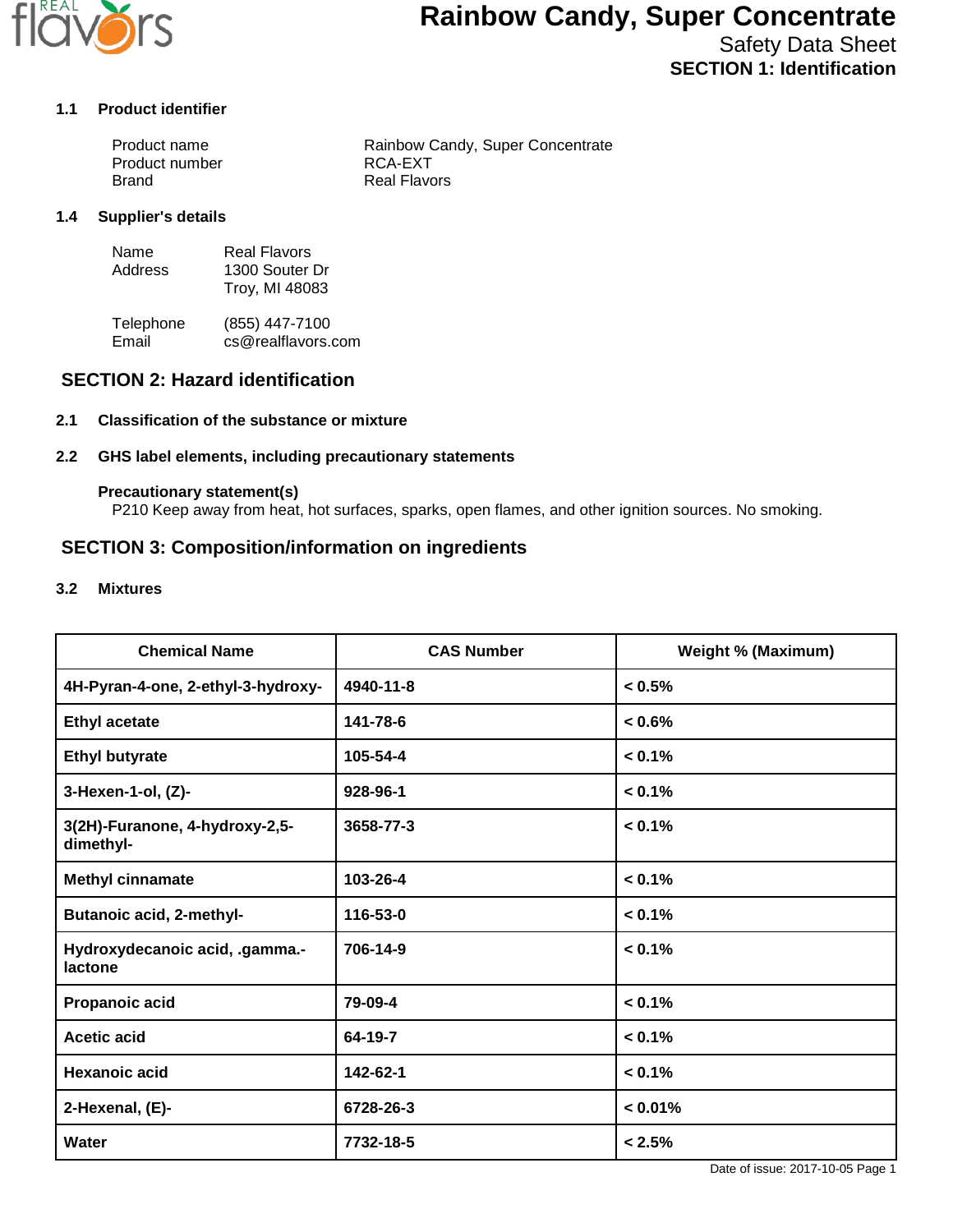

Safety Data Sheet

| <b>Ethyl alcohol</b>               | 64-17-5       | $< 5.95\%$  |
|------------------------------------|---------------|-------------|
| Oils, lime                         | 8008-26-2     | $< 0.01\%$  |
| Limonene                           | 5989-27-5     | $< 0.1\%$   |
| <b>Methyl anthranilate</b>         | 134-20-3      | $< 0.1\%$   |
| 4H-Pyran-4-one, 2-ethyl-3-hydroxy- | 4940-11-8     | $< 0.1\%$   |
| 4-Methoxybenzyl alcohol            | 105-13-5      | $< 0.01\%$  |
| <b>Alpha Pinene</b>                | 80-56-8       | $< 0.02\%$  |
| <b>Citral</b>                      | 5392-40-5     | < 0.002%    |
| 3-Ethoxy-4-hydroxybenzaldehyde     | 121-32-4      | $< 0.07\%$  |
| 1,3-Benzodioxole-5-carbaldehyde    | 120-57-0      | $< 0.007\%$ |
| 1,2-Propylene glycol               | $57 - 55 - 6$ | < 50%       |

## **SECTION 4: First-aid measures**

#### **4.1 Description of necessary first-aid measures**

| General advice          | Consult a physician. Show this safety data sheet to the doctor in attendance.                                                                     |
|-------------------------|---------------------------------------------------------------------------------------------------------------------------------------------------|
| If inhaled              | No data available. Do NOT induce vomiting. Never give anything by mouth to<br>an unconscious person. Rinse mouth with water. Consult a physician. |
| In case of skin contact | Wash off with soap and plenty of water. Get medical attention if symptoms<br>occur.                                                               |
| In case of eye contact  | Rinse thoroughly with plenty of water for at least 15 minutes. Get medical<br>attention if symptoms occur.                                        |

## **SECTION 5: Fire-fighting measures**

## **5.1 Suitable extinguishing media**

Use extinguishing media appropriate for surrounding fire.

- **5.2 Specific hazards arising from the chemical** No data available.
- **5.3 Special protective actions for fire-fighters** Wear self-contained breathing apparatus for firefighting if necessary.

## **SECTION 6: Accidental release measures**

**6.1 Personal precautions, protective equipment and emergency procedures** Use personal protective equipment. Avoid breathing vapours, mist or gas. Ensure adequate ventilation. Evacuate personnel to safe areas. For personal protection see section 8.

#### **6.2 Environmental precautions**

Prevent further leakage or spillage if safe to do so. Do not let product enter drains.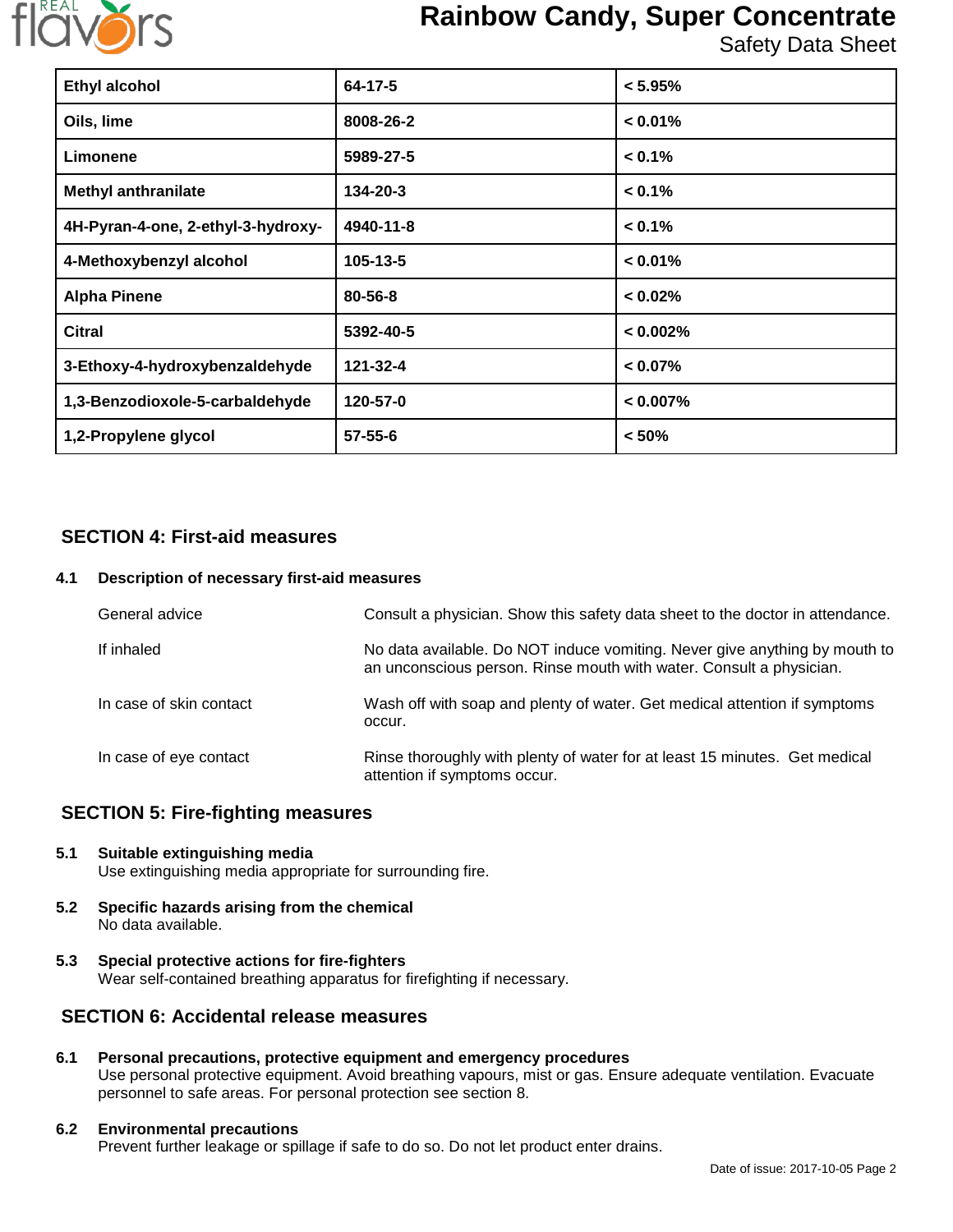

Safety Data Sheet

#### **6.3 Methods and materials for containment and cleaning up**

Sweep up and shovel. Do not flush with water. Keep in suitable, closed containers for disposal. Contain spillage, soak up with non-combustible absorbent material, (e.g. sand, earth, diatomaceous earth, vermiculite) and transfer to a container for disposal according to local / national regulations (see section 13)

## **SECTION 7: Handling and storage**

#### **7.1 Precautions for safe handling**

Avoid contact with skin and eyes. Avoid inhalation of vapour or mist. Use explosion-proof equipment. Keep away from sources of ignition - No smoking.Take measures to prevent the build up of electrostatic charge. For precautions see section 2.2.

**7.2 Conditions for safe storage, including any incompatibilities** Keep container tightly closed in a dry and well-ventilated place. Containers which are opened must be carefully resealed and kept upright to prevent leakage.

## **SECTION 8: Exposure controls/personal protection**

#### **8.3 Individual protection measures, such as personal protective equipment (PPE)**

#### **Body protection**

Skin Protection: None required with normal household use. Industrial Setting: Protective gloves (for hands) and protective clothing are required where repeated or prolonged skin contact may occur.

#### **Respiratory protection**

No data available.

#### **Environmental exposure controls**

Do not let product enter drains.

## **SECTION 9: Physical and chemical properties**

#### **Information on basic physical and chemical properties**

Liquid, comparable to sample  $\blacksquare$  Appearance/form (physical state, color, etc.)

## **SECTION 10: Stability and reactivity**

## **SECTION 11: Toxicological information**

**Information on toxicological effects**

## **SECTION 12: Ecological information**

- **SECTION 13: Disposal considerations**
- **SECTION 14: Transport information**

## **SECTION 15: Regulatory information**

## **SECTION 16: Other information**

DISCLAIMER: The information above is believed to be accurate and represents the best information currently available to us. However, we make no warranty of merchantability or any other warranty, express or implied, with respect to such information, and we assume no liability resulting from its use. Users should make their own investigation to determine the suitability of information for their particular purposes. In no event shall Real Flavors